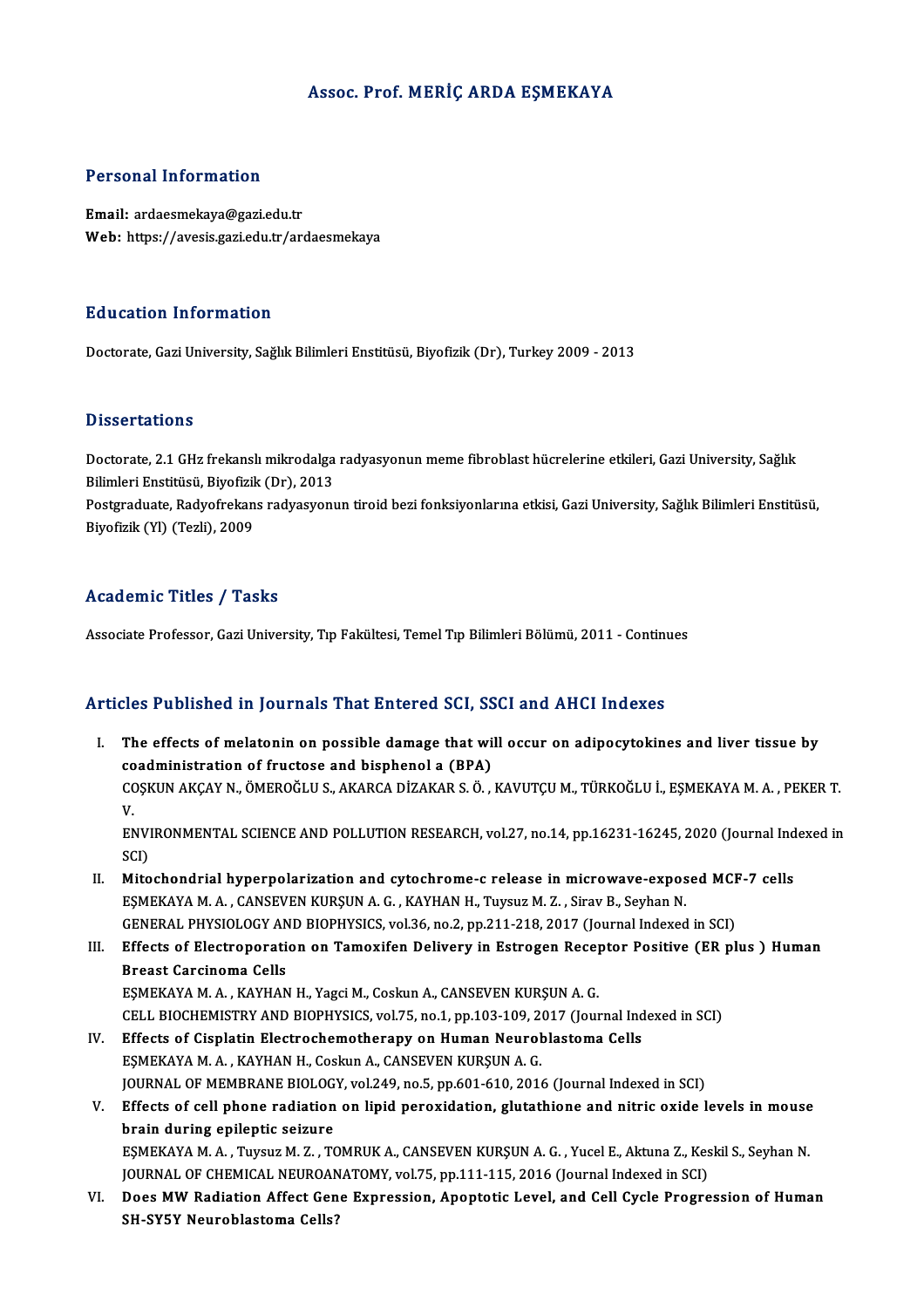KAYHAN H., EŞMEKAYA M. A. , YAR SAĞLAM A. S. , Tuysuz M. Z. , CANSEVEN KURŞUN A. G. , YAĞCI A. M. , Seyhan N.<br>CELL RIQCHEMISTRY AND RIQRHYSICS, YAL7A. R9.3, PR.99, 197, 2916 (Journal Indoved in SCL) KAYHAN H., EŞMEKAYA M. A. , YAR SAĞLAM A. S. , Tuysuz M. Z. , CANSEVEN KURŞUN A. G. , YAĞ<br>CELL BIOCHEMISTRY AND BIOPHYSICS, vol.74, no.2, pp.99-107, 2016 (Journal Indexed in SCI)<br>Investigation of free redicel formation in KAYHAN H., EŞMEKAYA M. A., YAR SAĞLAM A. S., Tuysuz M. Z., CANSEVEN KURŞUN A. G., YAĞCI A. M., Seyhan N<br>CELL BIOCHEMISTRY AND BIOPHYSICS, vol.74, no.2, pp.99-107, 2016 (Journal Indexed in SCI)<br>VII. Investigation of free ra

CELL BIOCHEMISTRY AND BIOPHYSICS, vol.74, no.2, pp.99-107, 2016 (Journal Indexed in SCI)<br>Investigation of free radical formation in human lymphocyte, leukemia, breast fibroblast and<br>adenocarcinoma cell cultures after radio Investigation of free radical formation in human lymphocyte, leuke:<br>adenocarcinoma cell cultures after radio frequency exposure using<br>Cam S.T., EŞMEKAYA M.A., POLAT M., CANSEVEN KURŞUN A.G., Seyhan N.<br>INDIAN IOUPNAL OF PIO adenocarcinoma cell cultures after radio frequency exposure using electron spin reson<br>Cam S. T. , EŞMEKAYA M. A. , POLAT M., CANSEVEN KURŞUN A. G. , Seyhan N.<br>INDIAN JOURNAL OF BIOCHEMISTRY & BIOPHYSICS, vol.53, pp.7-11, 2 Cam S. T., ESMEKAYA M. A., POLAT M., CANSEVEN KURSUN A. G., Seyhan N.<br>INDIAN JOURNAL OF BIOCHEMISTRY & BIOPHYSICS, vol.53, pp.7-11, 2016 (Journal Indexed in SCI)<br>VIII. Effects of microwave exposure and Gemcitabine treatmen

## INDIAN JOURNAL OF BIO<br>Effects of microwave e<br>lymphoma (Raji) cells<br>CANSEVEN KURSUM A C Effects of microwave exposure and Gemcitabine treatment on apoptotic<br>lymphoma (Raji) cells<br>CANSEVEN KURŞUN A.G., EŞMEKAYA M.A., KAYHAN H., Tuysuz M. Z., Seyhan N.<br>ELECTROMACNETIC RIQLOCY AND MEDICINE vel 34 no 4 nn 322 326

- l<mark>ymphoma (Raji) cells</mark><br>CANSEVEN KURŞUN A. G. , EŞMEKAYA M. A. , KAYHAN H., Tuysuz M. Z. , Seyhan N.<br>ELECTROMAGNETIC BIOLOGY AND MEDICINE, vol.34, no.4, pp.322-326, 2015 (Journal Indexed in SCI)<br>Tee extrests pretest permal CANSEVEN KURŞUN A. G., EŞMEKAYA M. A., KAYHAN H., Tuysuz M. Z., Seyhan N.<br>ELECTROMAGNETIC BIOLOGY AND MEDICINE, vol.34, no.4, pp.322-326, 2015 (Journal Indexed in SCI)<br>IX. Tea extracts protect normal lymphocytes but not le ELECTROMAGNETIC BIOLOGY AND MED<br>Tea extracts protect normal lympho<br>production: An EPR spin trap study<br>Cam S T - POLATM ESMEVAVA M A - C Tea extracts protect normal lymphocytes but not leukemia cells from UV radiation-induced ROS<br>production: An EPR spin trap study<br>Cam S. T. , POLAT M., EŞMEKAYA M. A. , CANSEVEN KURŞUN A. G. , Seyhan N. production: An EPR spin trap study<br>Cam S. T. , POLAT M., EŞMEKAYA M. A. , CANSEVEN KURŞUN A. G. , Seyhan N.<br>INTERNATIONAL JOURNAL OF RADIATION BIOLOGY, vol.91, no.8, pp.673-680, 2015 (Journal Indexed in SCI)<br>Investigation
	-

- Cam S. T., POLAT M., ESMEKAYA M. A., CANSEVEN KURSUN A. G., Seyhan N.<br>INTERNATIONAL JOURNAL OF RADIATION BIOLOGY, vol.91, no.8, pp.673-680, 2015 (Journal Indexed in SCI)<br>X. Investigation of the Effects of 2.1 GHz Microwave INTERNATIONAL JOURNAL OF RADIATION BIOLOGY, vol.91, no.8, pp.673-680, 2015 (Journal In<br>Investigation of the Effects of 2.1 GHz Microwave Radiation on Mitochondrial Memb<br>(Delta I (m)), Apoptotic Activity and Cell Viability X. Investigation of the Effects of 2.1 GHz Microwave Radiation on Mitochondrial Membrane Potential (Delta I (m)), Apoptotic Activity and Cell Viability in Human Breast Fibroblast Cells<br>ESMEKAYA M. A. , Seyhan N., KAYHAN H. CELLBIOCHEMISTRYANDBIOPHYSICS,vol.67,no.3,pp.1371-1378,2013 (Journal Indexed inSCI) EŞMEKAYA M. A. , Seyhan N., KAYHAN H., Tuysuz M. Z. , CANSEVEN KURŞUN A. G. , Yagci M.<br>CELL BIOCHEMISTRY AND BIOPHYSICS, vol.67, no.3, pp.1371-1378, 2013 (Journal Indexed in SCI)<br>XI. Effects of ELF Magnetic Field in Combin
- CELL BIOCHEMISTRY AND BIOPHYSICS, vol.67, no.3, pp<br>Effects of ELF Magnetic Field in Combination wit<br>Surface Morphology of Escherichia coli (E. coli)<br>ESMEKAYA M.A. Agar S.J., KIRAN E. CANSEVEN KURA Effects of ELF Magnetic Field in Combination with Iron(III) Chloride (FeCl3) on Cellu<br>Surface Morphology of Escherichia coli (E. coli)<br>EŞMEKAYA M. A. , Acar S. I. , KIRAN F., CANSEVEN KURŞUN A. G. , OSMANAĞAOĞLU Ö., Seyhan Surface Morphology of Escherichia coli (E. coli)<br>EŞMEKAYA M. A. , Acar S. I. , KIRAN F., CANSEVEN KURŞUN A. G. , OSMANAĞAOĞLU Ö., Seyhan N.<br>APPLIED BIOCHEMISTRY AND BIOTECHNOLOGY, vol.169, no.8, pp.2341-2349, 2013 (Journal EŞMEKAYA M. A., Acar S. I., KIRAN F., CANSEVEN KURŞUN A. G., OSMANAĞAOĞLU Ö., Seyhan N.<br>APPLIED BIOCHEMISTRY AND BIOTECHNOLOGY, vol.169, no.8, pp.2341-2349, 2013 (Journal Indexed in SCI)<br>XII. Mutagenic and morphologic impa
- APPLIED BIOCHEMISTRY AND BIOTECHNOLOGY, vol.169, no.8, pp.2341-2349, 2013 (Journal Indexed in SCI)<br>Mutagenic and morphologic impacts of 1.8 GHz radiofrequency radiation on human peripheral blo<br>lymphocytes (hPBLs) and possi Mutagenic and morphologic impacts of 1.8 GHz radiofrequency radiation on human peripheral blood<br>lymphocytes (hPBLs) and possible protective role of pre-treatment with Ginkgo biloba (EGb 761)<br>ESMEKAYA M.A., Aytekin E., ÖZGÜ lymphocytes (hPBLs) and possible protective role of pre-treatment with Ginkgo biloba (EGb 761)<br>ESMEKAYA M. A. , Aytekin E., ÖZGÜR BÜYÜKATALAY E., GÜLER ÖZTÜRK G., ERGÜN M. A. , ÖMEROĞLU S., Seyhan N.<br>SCIENCE OF THE TOTAL E EŞMEKAYA M. A. , Aytekin E., ÖZGÜR BÜYÜKATALAY E., GÜLER ÖZTÜRK G., ERGÜN M. A. , ÖMEROĞLU S., Seyhan<br>SCIENCE OF THE TOTAL ENVIRONMENT, vol.410, pp.59-64, 2011 (Journal Indexed in SCI)<br>XIII. 900 MHz pulse-modulated radiofr

### SCIENCE OF THE TO<br>900 MHz pulse-m<br>and liver tissues 900 MHz pulse-modulated radi<br>and liver tissues<br>Eşmekaya M.A., Özer Ç., Seyhan N.<br>CENERAL PHYSIOLOCY AND PIOPL and liver tissues<br>Eşmekaya M. A. , Özer Ç., Seyhan N.<br>GENERAL PHYSIOLOGY AND BIOPHYSICS, vol.30, pp.84-89, 2011 (Journal Indexed in SCI)

XIV. Pulse modulated 900 MHz radiation induces hypothyroidism and apoptosis in thyroid cells: A light, GENERAL PHYSIOLOGY AND BIOPHYSICS, vol.30, pp.84-89, 2<br>Pulse modulated 900 MHz radiation induces hypothyr<br>electron microscopy and immunohistochemical study<br>ESMEKAYAM A. Sayban N. ÖMEROČLUS Pulse modulated 900 MHz radiation in<br>electron microscopy and immunohisto<br>EŞMEKAYA M.A., Seyhan N., ÖMEROĞLU S.<br>INTERNATIONAL JOURNAL OF RADIATION

EŞMEKAYA M. A. , Seyhan N., ÖMEROĞLU S.<br>INTERNATIONAL JOURNAL OF RADIATION BIOLOGY, vol.86, no.12, pp.1106-1116, 2010 (Journal Indexed in SCI)

### Articles Published in Other Journals

- Thicles Published in Other Journals<br>I. Effects of Extremely Low-Frequency Magnetic Field on Healthy Fibriblasts and Breast Cancer Cells<br>KAVHAN H. EPDERLLLLR, CÖNEN S. ESMEKAVA M.A., ERTEKIN E. CANSEVEN KURSUN A.C. KES I WENENCU IN CENCI JOUINUS<br>Effects of Extremely Low-Frequency Magnetic Field on Healthy Fibriblasts and Bre<br>KAYHAN H., ERDEBİLLİ B., GÖNEN S., EŞMEKAYA M. A. , ERTEKİN E., CANSEVEN KURŞUN A. G.<br>IQUPNAL OF ISTANPUL FACU Effects of Extremely Low-Frequency Magnetic Field on Healthy Fibriblasts and Breast Cancer Cel<br>KAYHAN H., ERDEBİLLİ B., GÖNEN S., EŞMEKAYA M. A. , ERTEKİN E., CANSEVEN KURŞUN A. G.<br>JOURNAL OF ISTANBUL FACULTY OF MEDICINE-I KAYHAN H., ERDEBİLLİ B., GÖNEN S., EŞMEKAY<br>JOURNAL OF ISTANBUL FACULTY OF MEDICINI<br>2020 (Refereed Journals of Other Institutions)<br>FERECTS OF EXTREMELY LOW EREQUENC JOURNAL OF ISTANBUL FACULTY OF MEDICINE-ISTANBUL TIP FAKULTESI DERGISI, vol.83, no.4, pp.384-389,<br>2020 (Refereed Journals of Other Institutions)<br>II. EFFECTS OF EXTREMELY LOW-FREQUENCY MAGNETIC FIELD ON HEALTHY FIBROBLASTS 2020 (Refereed Journals of Other Institutions)
- EFFECTS OF EXTREMELY LOW-FREQUENCY MAGNETIC FIELD ON HEALTHY FIBRO<br>BREAST CANCER CELLS<br>KAYHAN H., ERDEBİLLİ B., GÖNEN S., EŞMEKAYA M. A. , Ertekin E., CANSEVEN KURŞUN A. G.<br>JOUPMAL OF ISTANPUL FACULTY OF MEDICINE ISTANPUL JOURNAL OF ISTANBUL FACULTY OF MEDICINE-ISTANBUL TIP FAKULTESI DERGISI, vol.83, no.4, pp.384-389,<br>2020 (Journal Indexed in ESCI) KAYHAN H., ERDEBİLLİ B., GÖNI<br>JOURNAL OF ISTANBUL FACULT<br>2020 (Journal Indexed in ESCI)<br>Finite element anelysis of el I I. JOURNAL OF ISTANBUL FACULTY OF MEDICINE-ISTANBUL TIP FAKULTESI DERGISI, v<br>2020 (Journal Indexed in ESCI)<br>III. Finite element analysis of electric field for in-vitro electropermeabilization<br>ARSLAN S. FEMEVAVA M.A. CANS
- 2020 (Journal Indexed in ESCI)<br>Finite element analysis of electric field for in-viti<br>ARSLAN S., EŞMEKAYA M.A., CANSEVEN KURŞUN A.G.<br>Harran Üniversitesi Tın Felsültesi Dergisi vel 14 ne <sup>2</sup> n Finite element analysis of electric field for in-vitro electropermeabilization<br>ARSLAN S., EŞMEKAYA M. A. , CANSEVEN KURŞUN A. G.<br>Harran Üniversitesi Tıp Fakültesi Dergisi, vol.14, no.3, pp.14-22, 2017 (Other Refereed Natio ARSLAN S., EŞMEKAYA M. A. , CANSEVEN KURŞUN A. G.<br>Harran Üniversitesi Tıp Fakültesi Dergisi, vol.14, no.3, pp.14-22, 2017 (Other Refereed National Journals)<br>IV. Radyo Frekans Radyasyonun Sıçanların Beyin Dokusundaki Ok
-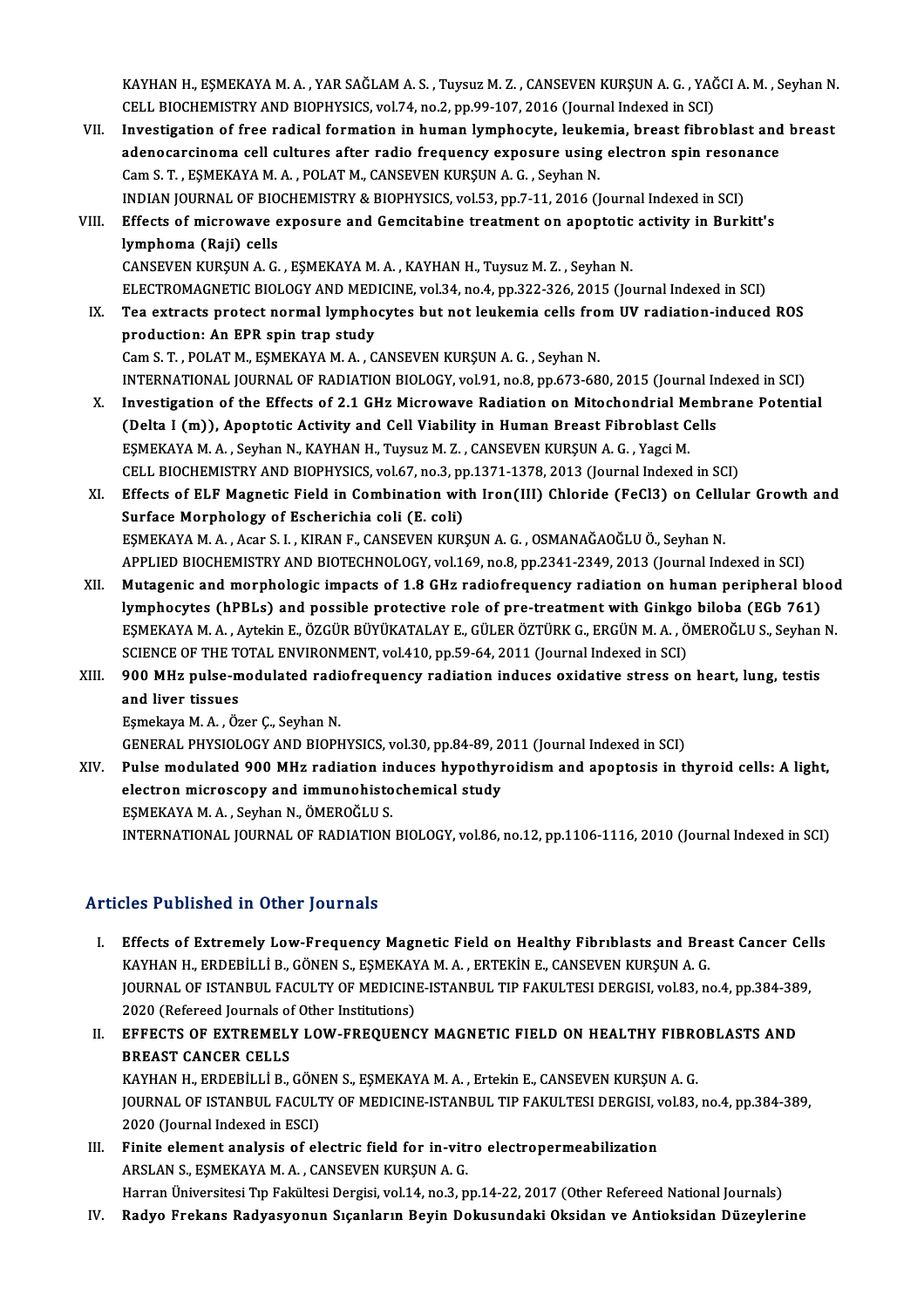Etkisi EşmekayaM.A. ,AralB.,Özer Ç.,SeyhanH.N. Gazi Medical Journal, vol.22, pp.100-104, 2011 (Other Refereed National Journals)

# uazi medical journal, vol.22, pp.100-104, 2011 (Other Refereed National journal)<br>Refereed Congress / Symposium Publications in Proceedings

- Efereed Congress / Symposium Publications in Proceed<br>I. USE OF ELECTROCHEMOTHERAPY IN CANCER TREATMENT I. USE OF ELECTROCHEMOTHERAPY IN CANCER TREATMENT<br>GÜRSOY G., EŞMEKAYA M. A. 1st International Ahi Evran Medicine and Health Science Congress, 11 - 14 April 2019
- II. The effects of melatonin on possible damage that will beoccured on epididymis and sperm parameters with thecoadministration of fructose and bisphenol a (BPA) The effects of melatonin on possible damage that will beoccured on epididymis and sperm<br>parameters with thecoadministration of fructose and bisphenol a (BPA)<br>AKARCA DİZAKAR S.Ö.,ÖMEROĞLU S., Erdogan D., PEKER T. V. , COŞKU pa<br>Al<br>A. AKARCA DİZAKAR S. Ö. , ÖMEROĞLU S., Ero<br>A.<br>HUMAN REPRODUCTİON, 1 - 04 July 2018<br>The Effects of Melatenin en Bessible P

A.<br>HUMAN REPRODUCTION, 1 - 04 July 2018<br>III. The Effects of Melatonin on PossibleDamage Will Be Occur on Adipocytokines and Liver Tissue with<br>the Coadministration of Enustors and Bianhanal A HUMAN REPRODUCTION, 1 - 04 July 2018<br>The Effects of Melatonin on PossibleDamage Will I<br>the Coadministration ofFructose and Bisphenol A<br>COSVIN AVCAV N. ÖMEROČLUS, KAVUTCU M. PEKER T The Effects of Melatonin on PossibleDamage Will Be Occur on Adipocytokines and Liver Tissue with<br>the Coadministration ofFructose and Bisphenol A<br>COŞKUN AKÇAY N., ÖMEROĞLU S., KAVUTÇU M., PEKER T. V. , TÜRKOĞLU İ., EŞMEKAYA th<br>CC<br>Ö. COȘKUN AKÇAY N., ÖMEROĞLU S., KAVUTÇU M., PEKER T. V. , TÜRKOĞLU İ., EŞMEKAYA M. .<br>Ö.<br>International Eurasian Conference On Biological and Chemical Sciences, 26 - 27 April 2018<br>Einite alement analysis of alectric field for

International Eurasian Conference On Biological and Chemical Sciences, 26 - 27 April 2018

- O.<br>International Eurasian Conference On Biological and Chemical Sciences, 26 27 April 1<br>IV. Finite element analysis of electric field for in-vitro electropermeabilization<br>ARSLAN S., ESMEKAYA M. A., CANSEVEN KURSUN A. G. Finite element analysis of electric field for in-vitro electropermeabilization<br>ARSLAN S., EŞMEKAYA M. A. , CANSEVEN KURŞUN A. G.<br>1. Uluslararası Kanser ve İyon Kanalları Kongresi, Turkey, 21 - 23 September 2017, vol.14, pp ARSLAN S., EŞMEKAYA M. A. , CANSEVEN KURŞUN A. G.<br>1. Uluslararası Kanser ve İyon Kanalları Kongresi, Turkey, 21 - 23 September 2017, vol.14, pp.1<br>1. In Vitro Maruziyet İçin Helmholtz Bobin Tasarımı : Modelleme ve Analitik
- 1. Uluslararası Kanser ve İyon Kanalları Kongresi, Turkı<br>In Vitro Maruziyet İçin Helmholtz Bobin Tasarımı<br>CANSEVEN KURŞUN A. G. , ARSLAN S., EŞMEKAYA M. A.<br>28.29. Ulusal Biyofirik Kongresi, İstanbul Turkey, 6.08 In Vitro Maruziyet İçin Helmholtz Bobin Tasarımı : Modelleme ve<br>CANSEVEN KURŞUN A. G. , ARSLAN S., EŞMEKAYA M. A.<br>28-29. Ulusal Biyofizik Kongresi, İstanbul, Turkey, 6 - 09 September 2017<br>50 Hz frekensındaki ELE Alanların CANSEVEN KURŞUN A. G., ARSLAN S., EŞMEKAYA M. A.<br>28-29. Ulusal Biyofizik Kongresi, İstanbul, Turkey, 6 - 09 September 2017<br>VI. 50 Hz frekansındaki ELF Alanların Meme Fibroblast Hücreleri Üzerine Etkisi
- 28-29. Ulusal Biyofizik Kongresi, İstanbul, Turkey, 6 09 September 20<br>50 Hz frekansındaki ELF Alanların Meme Fibroblast Hücreler<br>EŞMEKAYA M. A. , KAYHAN H., YAĞCI A. M. , CANSEVEN KURŞUN A. G.<br>28.29. Ulusal Biyofizik Kon 50 Hz frekansındaki ELF Alanların Meme Fibroblast Hücr<br>EŞMEKAYA M. A. , KAYHAN H., YAĞCI A. M. , CANSEVEN KURŞUN<br>28-29. Ulusal Biyofizik Kongresi, Turkey, 6 - 09 September 2017<br>The Effects of Molatanin an Possible Damage W EŞMEKAYA M. A. , KAYHAN H., YAĞCI A. M. , CANSEVEN KURŞUN A. G.<br>28-29. Ulusal Biyofizik Kongresi, Turkey, 6 - 09 September 2017<br>VII. The Effects of Melatonin on Possible Damage Will Be Occur on Adipocytokines and Testi
- 28-29. Ulusal Biyofizik Kongresi, Turkey, 6 09 Septer<br>The Effects of Melatonin on Possible Damage W<br>Coadministration of Fructose and Bisphenol A<br>TÜRKOĞLUL ÖMEROĞLUS KAVUTCUM AKARCA D The Effects of Melatonin on Possible Damage Will Be Occur on Adipocytokines and Testis With Th<br>Coadministration of Fructose and Bisphenol A<br>TÜRKOĞLU İ., ÖMEROĞLU S., KAVUTÇU M., AKARCA DİZAKAR S. Ö. , COŞKUN N., EŞMEKAYA M Coadministration of Fructose and Bisphenol A<br>TÜRKOĞLU İ., ÖMEROĞLU S., KAVUTÇU M., AKARCA DİZAKAR S. Ö. , COŞKUN N., EŞMEKAYA M. A. , kocabıyık m.<br>Proceedings of the 15th International Congress of Histochemistry and Cytoch TÜRKOĞLU İ., ÖMEROĞLU S., KAVUTÇU M., AKARCA DİZAKAR S. Ö., COŞKUN N., EŞMEKAYA M. A., kocabıyık m.
- VIII. Ca2 electroporation in chronic-B lymphocytic leukaemia (MEC-1) cells 2017<br>Ca2 electroporation in chronic-B lymphocytic leukaemia (MEC–1) cells<br>COŞKUN A., EŞMEKAYA M. A. , KAYHAN H., YAĞCI A. M. , CANSEVEN KURŞUN A. G.<br>The 22nd Biomedical Science and Technology Symposium 12, 14 May 2017 Ca2 electroporation in chronic-B lymphocytic leukaemia (MEC-1) ce<br>COȘKUN A., EȘMEKAYA M. A., KAYHAN H., YAĞCI A. M., CANSEVEN KURȘUN *I*<br>The 22nd Biomedical Science and Technology Symposium, 12 - 14 May 2017 COSKUN A., ESMEKAYA M. A., KAYHAN H., YAĞCI A. M., CANSEVEN KURSUN A. G.<br>The 22nd Biomedical Science and Technology Symposium, 12 - 14 May 2017<br>IX. The estimation of pore of size distribution on electroporated cell membran
	- The 22nd Biomedical Science and Technology Symposium, 12 14 May 2017<br>The estimation of pore of size distribution on electroporated cell m<br>ESMEKAYA M.A., COSKUN A., CANSEVEN KURSUN A. G.<br>The 22nd Biomedical Science and Te IX. The estimation of pore of size distribution on electroporated cell membrane EŞMEKAYA M. A. , COŞKUN A., CANSEVEN KURŞUN A. G.<br>The 22nd Biomedical Science and Technology Symposium, 12 - 14 May 2017<br>X. Effects of Applied Voltage on Electropermeabilization of SH SY5Y Neuroblastoma NB and MCF 7<br>human
	- The 22nd Biomedical Science and<br>Effects of Applied Voltage on I<br>human breast carcinoma cells<br>ESMEKAYA M A KAYHAN H CAN Effects of Applied Voltage on Electropermeabiliza<br>human breast carcinoma cells<br>EŞMEKAYA M. A. , KAYHAN H., CANSEVEN KURŞUN A. G.<br>Electroperation based Technologies and Treatments Inte human breast carcinoma cells<br>EŞMEKAYA M. A. , KAYHAN H., CANSEVEN KURŞUN A. G.<br>Electroporation based Technologies and Treatments International Scientific Workshop Ljubljana, 15 - 21<br>Navember 2015 ESMEKAYA M. A.<br>Electroporation b<br>November 2015<br>Mitoshondrial l Electroporation based Technologies and Treatments International Scientific Workshop Ljubljana, 15 - 21<br>November 2015<br>XI. Mitochondrial Hyperpolarization and Cytochrome c Release in Microwave Exposed MCF 7 cells<br>SEVUAN H.N.
- November 2015<br>Mitochondrial Hyperpolarization and Cytochrome c Release in Microwave Exposed MCF 7 cells<br>SEYHAN H. N. , CANSEVEN KURŞUN A. G. , EŞMEKAYA M. A. , KAYHAN H., TÜYSÜZ M. Z. , ARAL B., YAĞCI A. M.<br>BioEM2014, Join Mitochondrial Hyperpolarization and Cytochrome c Release in Microwave Exposed MCF 7 cells<br>SEYHAN H. N. , CANSEVEN KURŞUN A. G. , EŞMEKAYA M. A. , KAYHAN H., TÜYSÜZ M. Z. , ARAL B., YAĞCI A. M.<br>BioEM2014, Joint Meeting of T SEYHAN H. N. , CA<br>BioEM2014, Joint<br>8 - 13 June 2014<br>2 1 GHz Enckan BioEM2014, Joint Meeting of The Bioelectromagnetics Society and the European BioElectromagnetics Associa<br>8 - 13 June 2014<br>XII. 2 1 GHz Frekanslı Mikrodalga Radyasyonun Nöroblastom Hücrelerinde Bcl 2 Aktivitesi Üzerine<br>Ethi
- 8 13 Ju<br><mark>2 1 GH:</mark><br>Etkileri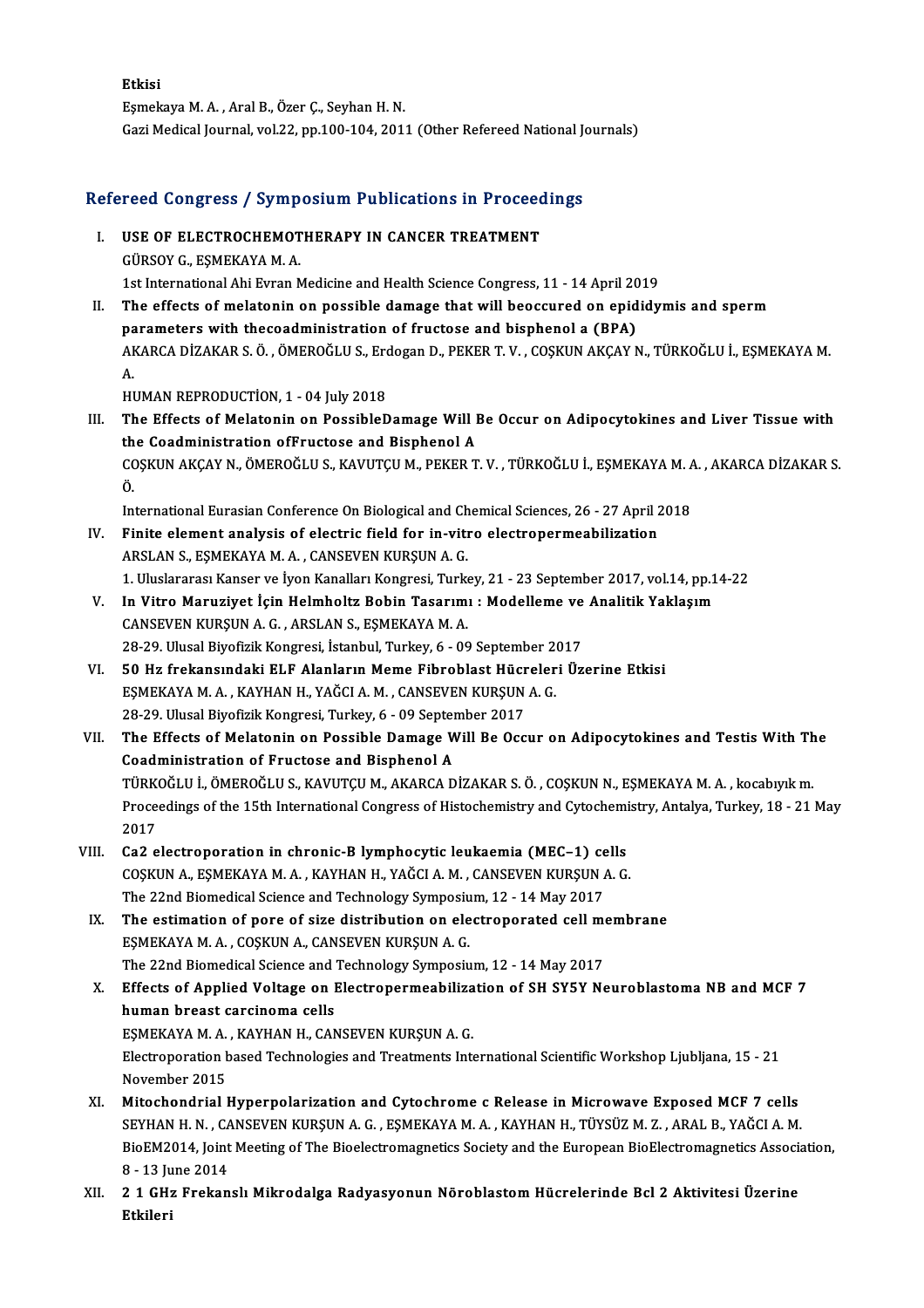EŞMEKAYA M. A. , CANSEVEN KURŞUN A. G. , SEYHAN H. N. , COŞKUN N., ÖMEROĞLU S.<br>YU Ulyasl Histoloji ve Embriyoloji Kongresi Turkey, 27, -20 May 2014. EŞMEKAYA M. A. , CANSEVEN KURŞUN A. G. , SEYHAN H. N. , COŞKUN N<br>XII. Ulusal Histoloji ve Embriyoloji Kongresi, Turkey, 27 - 30 May 2014<br>2.1 CHr Enakanalı W. CDMA Madülasyanlı, Mikrodalga Badyasy EŞMEKAYA M. A. , CANSEVEN KURŞUN A. G. , SEYHAN H. N. , COŞKUN N., ÖMEROĞLU S.<br>XII. Ulusal Histoloji ve Embriyoloji Kongresi, Turkey, 27 - 30 May 2014<br>XIII. 21 GHz Frekanslı W CDMA Modülasyonlu Mikrodalga Radyasyonun Meme XII. Ulusal Histoloji ve Embriyoloji Kongresi, Turkey, 27 - 30 May 2014<br>2 1 GHz Frekanslı W CDMA Modülasyonlu Mikrodalga Radyasy<br>Hücrelerine Etkileri 2 1 GHz Frekanslı W CDMA Modülasyonlu Mikrodalga Radyasyonun Meme Adenokarsin<br>Hücrelerine Etkileri<br>EŞMEKAYA M. A. , KAYHAN H., TÜYSÜZ M. Z. , CANSEVEN KURŞUN A. G. , YAĞCI A. M. , SEYHAN H. N.<br>H. Elektromanyetik Alanlar ve EŞMEKAYA M. A. , KAYHAN H., TÜYSÜZ M. Z. , CANSEVEN KURŞUN A. G. , YAĞCI A. M. , SEYHAN H. N.<br>II. Elektromanyetik Alanlar ve Etkileri Sempozyumu, Turkey, 8 - 09 November 2013 EŞMEKAYA M. A. , KAYHAN H., TÜYSÜZ M. Z. , CANSEVEN KURŞUN A. G. , YAĞCI A. M. , SEYHAN H. N.<br>II. Elektromanyetik Alanlar ve Etkileri Sempozyumu, Turkey, 8 - 09 November 2013<br>XIV. Mikrodalga Radyasyonun Tiroid Beyin Ak II. Elektromanyetik Alanlar ve Etkileri Sempozyumu, Turkey, 8 - 09 November 2013<br>Mikrodalga Radyasyonun Tiroid Beyin Akciğer Kalp Karaciğer Testis Meme Fibroblast ve<br>Hücrelerinde Hipotiroidizm Apoptozis Serbest Radikal ve Mikrodalga Radyasyonun Tir<br>Hücrelerinde Hipotiroidizm<br>EŞMEKAYA M.A., SEYHAN H.N.<br>H. Flektromanyatik Alanlar ve Ft Hücrelerinde Hipotiroidizm Apoptozis Serbest Radikal ve Genetik Hasar Üzerine Etkileri<br>EŞMEKAYA M. A. , SEYHAN H. N.<br>II. Elektromanyetik Alanlar ve Etkileri Sempozyumu, Turkey, 8 - 09 November 2013 EŞMEKAYA M. A. , SEYHAN H. N.<br>II. Elektromanyetik Alanlar ve Etkileri Sempozyumu, Turkey, 8 - 09 November 2013<br>XV. 1 8 GHz Mikrodalga Radyasyonun Burkitt Lenfoma Raji Hücrelerinde Apoptotik Aktivite ve Bcl 2 Gen<br>Ekanza II. Elektromanyetik Alanlar ve E<br>1 8 GHz Mikrodalga Radyas<br>Ekspresyon düzeyine etkisi<br>ESMEKAVA M A - KAYHAN H 1 8 GHz Mikrodalga Radyasyonun Burkitt Lenfoma Raji Hücrelerinde Apoptotik Aktivite ve Bcl 2 Gen<br>Ekspresyon düzeyine etkisi<br>EŞMEKAYA M. A. , KAYHAN H., ALP E., ÖNENÇ İ., TÜYSÜZ M. Z. , CANSEVEN KURŞUN A. G. , MENEVŞE E. S. Ekspresyon düzeyine etkisi<br>EŞMEKAYA M. A. , KAYHAN H., ALP E., ÖNENÇ İ., TÜYSÜZ M. Z. , CANSEVEN KURŞUN A. G. , MENEVŞE E. S. , YAĞCI A.<br>M. , SEYHAN H. N. 25. ULUSAL BİYOFİZİK KONGRESİ, Turkey, 24 - 27 September 2013 M. , SEYHAN H. N.<br>25. ULUSAL BİYOFİZİK KONGRESİ, Turkey, 24 - 27 September 2013<br>XVI. — FARKLI SÜRELERDEKİ UV B RADYASYON UYGULAMASININ LENFOSİT HÜCRELERİ SERBEST RADİKAL<br>OLUSUMU ÜZERİNDEKİ ETKİSİNIN ELEKTRON SPİN REZONANS 25. ULUSAL BİYOFİZİK KONGRESİ, Turkey, 24 - 27 September 2013<br>FARKLI SÜRELERDEKİ UV B RADYASYON UYGULAMASININ LENFOSİT HÜCRELERİ SERBEST I<br>OLUŞUMU ÜZERİNDEKİ ETKİSİNİN ELEKTRON SPİN REZONANS ESR SPEKTROMETRESİ SPİN<br>TUZAKLA FARKLI SÜRELERDEKİ UV B RADYASYON UY<br>OLUŞUMU ÜZERİNDEKİ ETKİSİNİN ELEKTRO<br>TUZAKLAMA YÖNTEMİ İLE ARAŞTIRILMASI<br>ESMEKAYAMA CAMTEDE S CANSEVEN KURS OLUŞUMU ÜZERİNDEKİ ETKİSİNIN ELEKTRON SPİN REZONANS ESR SPEKTROMETRESİ SPİN<br>TUZAKLAMA YÖNTEMİ İLE ARAŞTIRILMASI<br>EŞMEKAYA M. A. , ÇAM TEPE S., CANSEVEN KURŞUN A. G. , POLAT M., SEYHAN H. N. TUZAKLAMA YÖNTEMİ İLE ARAŞTIRILMASI<br>EŞMEKAYA M. A. , ÇAM TEPE S., CANSEVEN KURŞUN A. G. , POL<br>39. Ulusal Fizyoloji Kongresi, Turkey, 10 - 14 September 2013<br>KISA SÜRELİ MİKRODAL CA MW RADYASYON MARIIZIYI XVII. KISA SÜRELİ MİKRODALGA MW RADYASYON MARUZİYETİNİN DERİ FİBROBLAST HÜCRELERİ HÜCRE<br>CANLILIĞI VE APOPTOTİK DÜZEYLERİ ÜZERİNE ETKİSİ 39. Ulusal Fizyoloji Kongresi, Turkey, 10 - 14 September 2013<br>KISA SÜRELİ MİKRODALGA MW RADYASYON MARUZİYI<br>CANLILIĞI VE APOPTOTİK DÜZEYLERİ ÜZERİNE ETKİSİ<br>ESMEKAYA MAA KAYHAN HAGANSEVEN KURSUNA GAYAĞG KISA SÜRELİ MİKRODALGA MW RADYASYON MARUZİYETİNİN DERİ FİBROI<br>CANLILIĞI VE APOPTOTİK DÜZEYLERİ ÜZERİNE ETKİSİ<br>EŞMEKAYA M. A. , KAYHAN H., CANSEVEN KURŞUN A. G. , YAĞCI A. M. , SEYHAN H. N.<br>20 Ulucal Eizvalaji Kangresi Turk CANLILIĞI VE APOPTOTİK DÜZEYLERİ ÜZERINE ETKİSİ<br>EŞMEKAYA M. A. , KAYHAN H., CANSEVEN KURŞUN A. G. , YAĞ(<br>39. Ulusal Fizyoloji Kongresi, Turkey, 10 - 14 September 2013<br>2.1 CHE Misroveya Badiation Induses Apontosis and m EŞMEKAYA M. A. , KAYHAN H., CANSEVEN KURŞUN A. G. , YAĞCI A. M. , SEYHAN H. N.<br>39. Ulusal Fizyoloji Kongresi, Turkey, 10 - 14 September 2013<br>XVIII. 2 1 GHz Microwave Radiation Induces Apoptosis and m Depolarization in Huma 39. Ulusal Fizyoloji Kongresi, Turkey, 10 - 14 September 2013<br>2 1 GHz Microwave Radiation Induces Apoptosis and m<br>Cells 2 1 GHz Microwave Radiation Induces Apoptosis and m Depolarization in Human Breast<br>Cells<br>SEYHAN H. N. , EŞMEKAYA M. A. , KAYHAN H., TUYSUZ M. Z. , CANSEVEN KURŞUN A. G. , YAĞCI A. M.<br>Joint Mosting of The Bioelectromegratic Joint Meeting of The Bioelectromagnetics Society and the European BioElectromagnetics Association, 10 - 14 June<br>2013 SEYHAN H. N., ESMEKAYA M. A., KAYHAN H., TUYSUZ M. Z., CANSEVEN KURSUN A. G., YAĞCI A. M. Joint Meeting of The Bioelectromagnetics Society and the European BioElectromagnetics Association, 10<br>2013<br>XIX. UV B Radyasyon Uygulamasının İnsan Kan Lenfositlerinde Hucre Canlılığı Uzerindeki Etkisi 2013<br>UV B Radyasyon Uygulamasının İnsan Kan Lenfositlerinde Hucre Canlılığı<br>CANSEVEN KURŞUN A. G. , EŞMEKAYA M. A. , GÖKÇEN S., YAĞCI A. M. , SEYHAN H. N.<br>24 Hlusel Biyofirik Kongresi Turkey, 25 - 28 Santamber 2012 CANSEVEN KURŞUN A. G. , EŞMEKAYA M. A. , GÖKÇEN S., YAĞCI A. M. , SEYHAN H. N.<br>24. Ulusal Biyofizik Kongresi, Turkey, 25 - 28 September 2012 CANSEVEN KURŞUN A. G. , EŞMEKAYA M. A. , GÖKÇEN S., YAĞCI A. M. , SEYHAN H. N.<br>24. Ulusal Biyofizik Kongresi, Turkey, 25 - 28 September 2012<br>XX. 2 1 GHz Frekansındaki Mikrodalga Işımasının Meme Fibroblast HücreleriAp 24. Ulusal Biyofizik Kongresi, Turkey, 25 - 28 September 2012<br>2 1 GHz Frekansındaki Mikrodalga Işımasının Meme Fibroblast Hüc<br>Canlılığı ve Mitokondri Membran PotansiyeliÜzerindeki Değişimler<br>ESMEKAYAM A. GANSEVEN KURSUN A. 2 1 GHz Frekansındaki Mikrodalga Işımasının Meme<br>Canlılığı ve Mitokondri Membran PotansiyeliÜzerind<br>EŞMEKAYA M. A. , CANSEVEN KURŞUN A. G. , SEYHAN H. N.<br>24 Ulusal Biyefirik Konsresi Turkey, 25 , 28 Sertember 20. Canlılığı ve Mitokondri Membran PotansiyeliÜzerindek<br>EŞMEKAYA M. A. , CANSEVEN KURŞUN A. G. , SEYHAN H. N.<br>24.Ulusal Biyofizik Kongresi, Turkey, 25 - 28 September 2012<br>Effects of sinkse bilabe ECb 761 treatment op 3.1 CHT 24. Ulusal Biyofizik Kongresi, Turkey, 25 - 28 September 2012<br>XXI. Effects of ginkgo biloba EGb 761 treatment on 2 1 GHz microwave radiation induced mutagenicity in human lymphocytes Effects of ginkgo biloba EGb 761 treatment on 2 1 GHz microwave radiation induced mutage<br>human lymphocytes<br>EŞMEKAYA M.A., AYTEKİN E., ÖZGÜR BÜYÜKATALAY E., GÜLER ÖZTÜRK G., ERGÜN M.A., SEYHAN H. N.<br>4th International Congre human lymphocytes<br>EŞMEKAYA M. A. , AYTEKİN E., ÖZGÜR BÜYÜKATALAY E., GÜLER ÖZTÜRK G., ERGÜN M. A. , SEYHAN H. N.<br>4th International Congress on Cell Membranes and Oxidative Stress: Focus on Calcium Signaling and TRP Channel EŞMEKAYA M. A., ,<br>4th International C<br>26 - 29 June 2012<br>Effects of Extrem 4th International Congress on Cell Membranes and Oxidative Stress: Focus on Calcium Signaling and TRP Channels,<br>26 - 29 June 2012<br>XXII. Effects of Extremely Low Frequency ELF Magnetic Fields and Ferric Chloride FeCl3 treat 26 - 29 June 2012<br>Effects of Extremely Low Frequency ELF Magnetic F<br>Hemolytic Activity of Human Red Blood Cells hRBCs<br>FSMEKAVAM A. CANSEVEN KURSUN A.C. SEVHAN H.N Effects of Extremely Low Frequency ELF Magnetic F<br>Hemolytic Activity of Human Red Blood Cells hRBCs<br>EŞMEKAYA M.A., CANSEVEN KURŞUN A.G., SEYHAN H.N.<br>Eth International Werkshop op Biological Effects of Electro Hemolytic Activity of Human Red Blood Cells hRBCs<br>EŞMEKAYA M. A. , CANSEVEN KURŞUN A. G. , SEYHAN H. N.<br>6th International Workshop on Biological Effects of Electromagnetic Fields, 10 - 14 October 2010 EŞMEKAYA M. A. , CANSEVEN KURŞUN A. G. , SEYHAN H. N.<br>6th International Workshop on Biological Effects of Electromagnetic Fields, 10 - 14 October 2010<br>XXIII. 18 GHz Frekanslı Modüleli Radyofrekans RF Radyasyon ve Demir III 6th International Workshop on Biological Effects of Electromag<br>1 8 GHz Frekanslı Modüleli Radyofrekans RF Radyasyor<br>Lenfoma Raji Hücre Hattındaki Etkilerinin Araştırılması<br>Famelraya M.A., Alp E. Önen H.İ., Aral B. Cansayon 1 8 GHz Frekanslı Modüleli Radyofrekans RF Radyasyon ve Demir III Klorür Uygula<br>Lenfoma Raji Hücre Hattındaki Etkilerinin Araştırılması<br>Eşmekaya M. A. , Alp E., Önen H. İ. , Aral B., Canseven Kurşun A. G. , Menevşe E. S. , Lenfoma Raji Hücre Hattındaki Etkilerinin Araştırılması<br>Eşmekaya M. A. , Alp E., Önen H. İ. , Aral B., Canseven Kurşun A. G. , Menevşe E. S. , Seyhan H. N.<br>Elektromanyetik Alanlar ve Etkileri Sempozyumu, İstanbul, Turkey, Eşmekaya M. A. , Alp E., Önen H. İ. , Aral B., Canseven Kurşun A. G. , Menevşe E. S. , Seyhan H. N.<br>Elektromanyetik Alanlar ve Etkileri Sempozyumu, İstanbul, Turkey, 7 - 08 October 2011, pp.1-2<br>XXIV. Gemsitabin Demir I Elektromanyetik Alanlar ve E<br>Gemsitabin Demir III Klor<br>Aktiviteleri Üzerine Etkisi